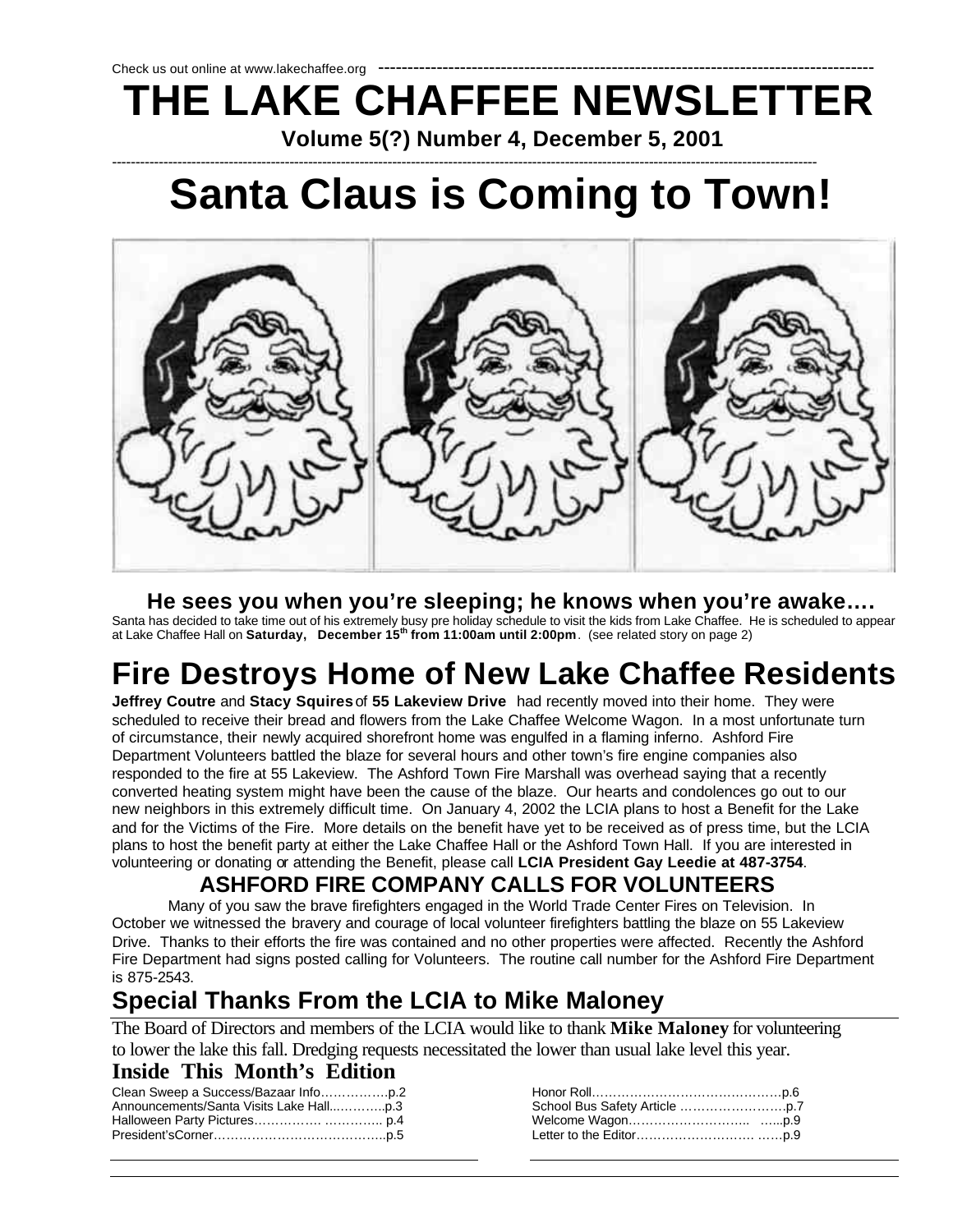**Volume 5(?) Number 4, December 5, 2001** Page 2

#### **Clean Sweep a Success**

**Sandra Moquin** is one of the leaders in our community. She currently holds LCIA positions **as Beach Chair**, **Board Member**, and **Business Editor** of the Newsletter. Sandy submitted a letter of appreciation to all those who recently volunteered in the Annual Fall Beach Clean up.

#### **A Word from the Beach Chair Person:**

I would like to express my sincere appreciation to the following people who helped Clean Up the Beach. **Peggy James**, **Ward James** and **Bonnie Archenbault** helped with pulling out the dock and the buoys, and **Eddie King, Linda Parent, John Bennet, Ashley Luskey Sharon Bickford, Clint Bickford (and kids!) Eugene Moquin** and **Randy from the neighboring property of 31 Lakeview** all helped with the raking and general cleanup. **Bill and Hal Strapko** pulled the dock onto the beach (which was heavy work!) Thanks to all who assisted in Fall beach cleanup! For those who were unable to participate in our annual beach clean up. No Problem! On-going maintenance is always appreciated; you and your children who frequent the beach will be able to reap the benefits of your continued efforts in keeping up this beautiful parcel of waterfront property.

# **HOLIDAY BAZAAR REPORT:**

The **Lake Chaffee Holiday Bazaar** was financially successful for the LCIA. The annual event was held on **Saturday, November 17,** at the Lake Chaffee Hall. The Bazaar was well attended thanks to the efforts of **Recreation** and **Fundraising Chairs Emmy** and **Ed King**. The Kitchen raised \$99.85 profit, the Table rentals brought in \$70.00, the Fruit Baskets netted \$53.25, the Bake Table netted 138.52, and the Raffle netted \$1261.46. Thanks to all who volunteered, all who rented tables, and most especially, to all who attended and purchased goods at this year's Bazaar.

|                       | <b>Holiday Bazaar Raffle Winners:</b> |
|-----------------------|---------------------------------------|
| 1 <sup>st</sup> Prize | #2466 Jackie Rodridque                |
| $2nd$ Prize           | #281 John Pirzl                       |
| $3rd$ Prize           | #2291 Kay Warren                      |
|                       |                                       |





### **Fruit Basket Prize: Gerry Dufresne "Sulley"and "Wishing Well" To Be Raffled off December 15th**

 During the Holiday Bazaar an additional raffle was conducted for the wonderful **Wishing Well** and the **Sulley Stuffed Animal**. The wishing well is an original design by **Emmy** and **Ed King**. It has a unique multi angled bottom frame where the boards are layered and weaved together to give a textured basket weaved effect. The laborintensive carpentry involved in making this well makes it a special gift that would make an ideal ornamental feature for a garden or a utilitarian wellhead cover. It is so attractive and unique it could even be used as an indoor decorative feature, or other creative uses (e.g. a gazebo for elf's). The Sulley Stuffed Animal is an adorable huge furry blue creature that would make a wonderful furry Christmas Gift. Tickets are still available for \$2.00 each or 7 tickets for \$10.00. Tickets are on sale now each Saturday Night during Bingo and the Sulley Stuffed Animal and Wishing Well are also on display at the Lake Chaffee Hall. The Drawing for the Sulley Doll and Wishing Well will be held on Saturday December 15, between 11:00 and 2:00pm.

Victoria Lusky (860) 429-7121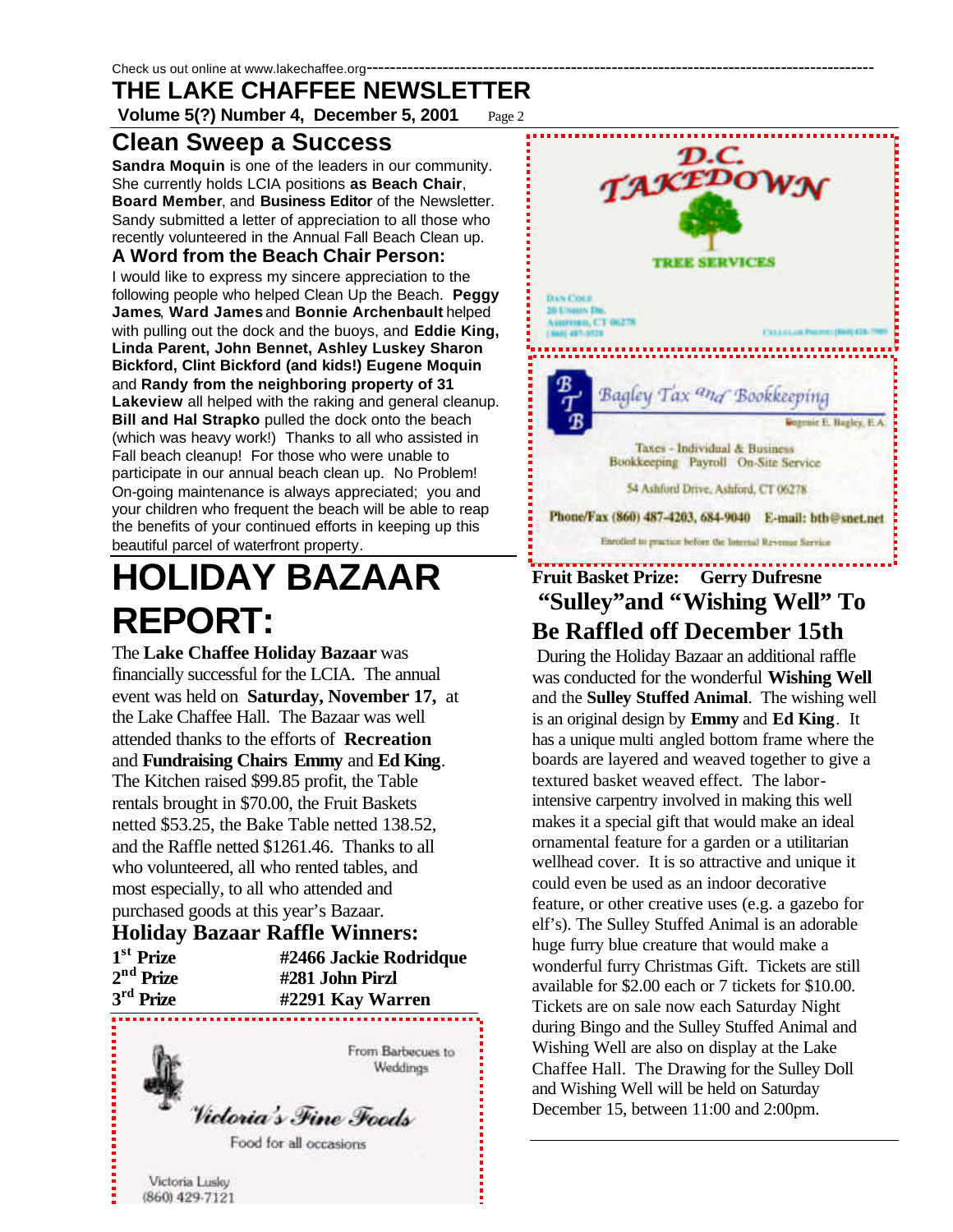**Volume 5(?) Number 4, December 5, 2001 page 3**

#### **Announcements**

**Happy Birthday Wishes Ron Gates October 23 Irene Gates November 21 Lori Thompson December 9 Births:**

Congratulations to **Ingrid, Erik** and **Scotty Hanka** who recently added a new member to their family. A baby boy! His name is **Noah** . The entire family recently attended our Newsletter Meeting and the little bundle of joy was a wonderful contributor to our meeting.

**Condolences** to **Pauline Backhaus** who had a death and illness in her family during the Thanksgiving Holidays.

**Ed King** recently sustained a serious injury to his finger. He has been a carpenter all his life and never had a circular saw attack him like that. He is recovering but has a huge bandage on his finger that looks like a giant "We're Number One" sign.

**Kay Warren** was named an alternate on the Economic Development Commission for the Town of Ashford.

**Eugenie Bagley** was recently elected to the Town of Ashford's Library Board. She was also named treasurer for the Library Board.

#### **Items For Sale**

*-1989 Oldsmobile Cutlass Supreme SL* Needs work but comes loaded with many unique features. Asking \$700. 00 or Best Offer **call 487-3619** and ask for **Karen** or **Sandra** *-1988 Ford Bronco II* with power window, and locks, AM/FM, 5 speed, 4 wheel drive. Asking \$999.00 or Best Offer. **Call Sandra** or **George** at **487-3619.**

**Roommate wanted for Waterfront Cottage**

Looking for a Roommate. Female Professional to live in 2 bedroom Cottage-like house on Lake. Beautiful Views of the Lake. All House Priviledges.1/2 utilities and \$300.00 month and 1/2month security deposit. Please leave message and will return call. **Call 487-4312**. **Wanted:Old Realty Sign Frames The LCIA can use them! Please Call Gay Leedie at 487-3754.**

### **SANTA TO VISIT LAKE IN CHRISTMAS PROMOTIONAL TOUR DECEMBER 15TH AT LAKE CHAFFEE HALL**

All kids should mark their calendars for **Saturday December 15th from 11:00pm until 2:00pm**. Santa has agreed to visit Lake Chaffee Hall to have his picture taken with kids and receive last minute letters to Santa. The LCIA is working on arranging for pictures to be taken with Santa for a reasonable price. There will be cookies and hot chocolate and the Drawing for the Wishing Well and Sulley Stuffed Animal will be held during Santa's Visit. The Newsletter would also like to collect letters to Santa to be published in the next newsletter. So you better watch out, you better not cry, you better not pout…

> **Anthony J. Horn Independent Insurance Agent Specializing in Medicare Supplement Insurance Since 1984 Otherlines include Long Term Care And Annuities Res. (860) 487-3583 P.O. Box 459 Ashford, CT 06278**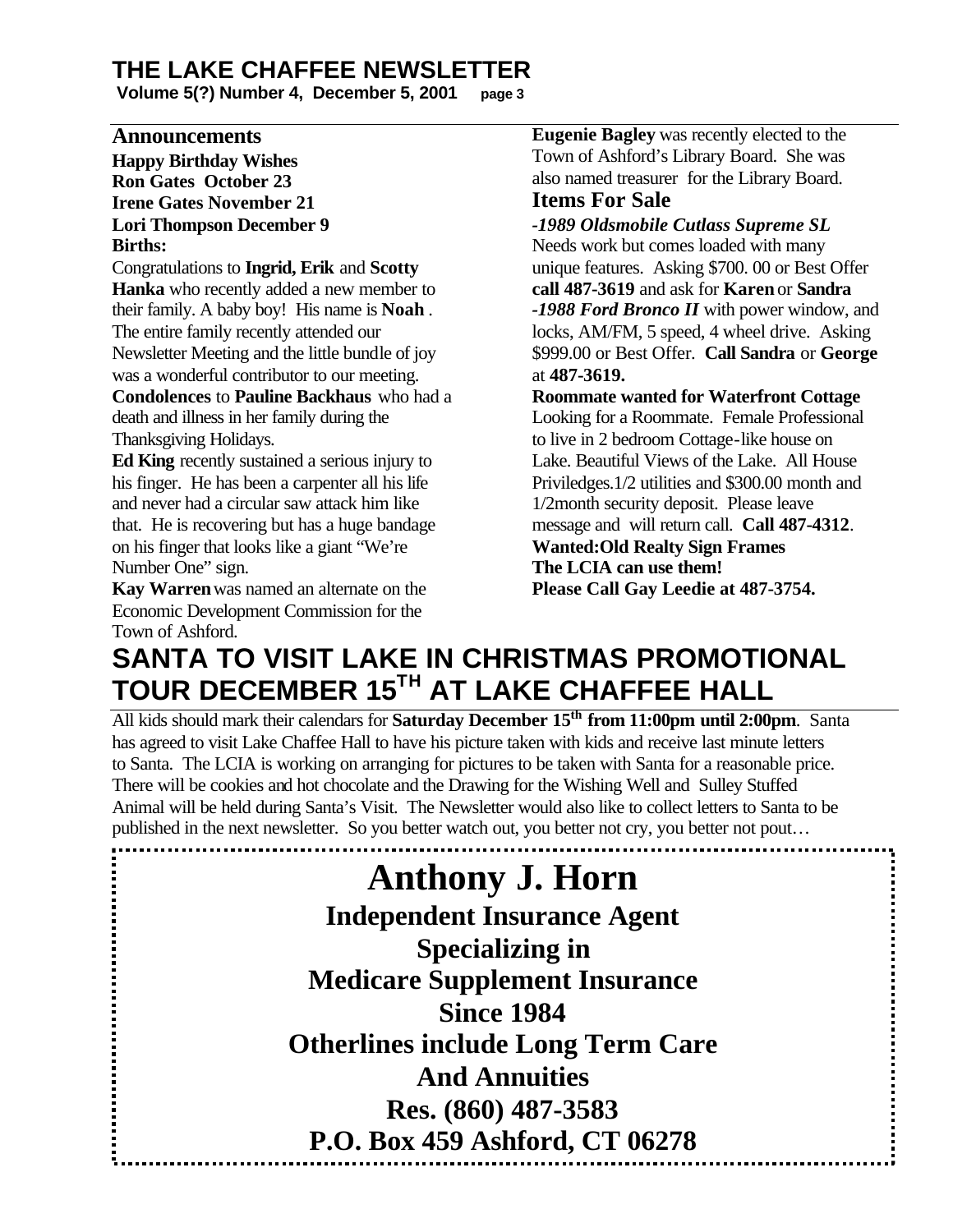**Volume 5(?) Number 4, December 5, 2001 page 4**

#### --------------------------------------------------------------------------------------------------------------------------------------------------- **HALLOWEEN SPOOK HOUSE A SMASHING SUCCESS!**

Kids lined up to see the LCIA Spook House at both the Halloween Party and the popular demand encore on Halloween Night. The events were well attended and critically acclaimed by the little goblins who attended.









**Best Costume winners**: **Most Original Best Costume Scariest Ages 1-3 Talisse Thompson Amanda Maloney Mike James Ages 4-7 Taylor Holmes Dominic Testa Samantha Flake Ages 8-12 Scott Wyman Shanna Steele Nicole Cody**





The Spook House and Halloween Party were smashing successes! Over 50 kids came to the Halloween Party. The Kids and Parents enjoyed games and prizes and candy and cupcakes. The Spook House was held in the Kitchen Area of Lake Chaffee Hall. Recreation Chair **Ed King** oversaw the project. **Emmy King** was the main decorator and **Gay Leedie, Linda Parent, Gerry Dufresne, Bill Thompson, Mark and Cheryl Trudeau, Marilyn Delgrosso, Linda Crowley, Laura Koropatkin,** and **Mike Grant** all helped out to make the Spook House and Halloween Party a fun filled time for adults and kids alike. The Spook House was greatly benefited by the **Ashford Parks and Rec. Committee's** donation of their old "Freak Night paraphernalia. The Spooky sections were a huge hit with the kids. The kitchen area was completely transformed into a dark and scary room. The area was divided into a spooky cemetery, with funny headstones that glowed in the dark and a neat fog machine that filled the area with spooky smoke. Ghouls and goblins and bats were hung from the ceiling and spooky murals and sheets covered the walls. Another area had a witch's den, with a brew and assorted instruments of fright. The final area had a guillotine beheaded some poor unfortunate soul. The overall effect was perfect. It was certainly scary, but not too scary. Adults in ghoulish costumes escorted the little ones through the maze like spook house. Kids and adults kept wanting to go back to see all the wonderful details that were put into the spook house. It was a wonderful example of volunteers getting together and making a memorable event that the kids will cherish and remember.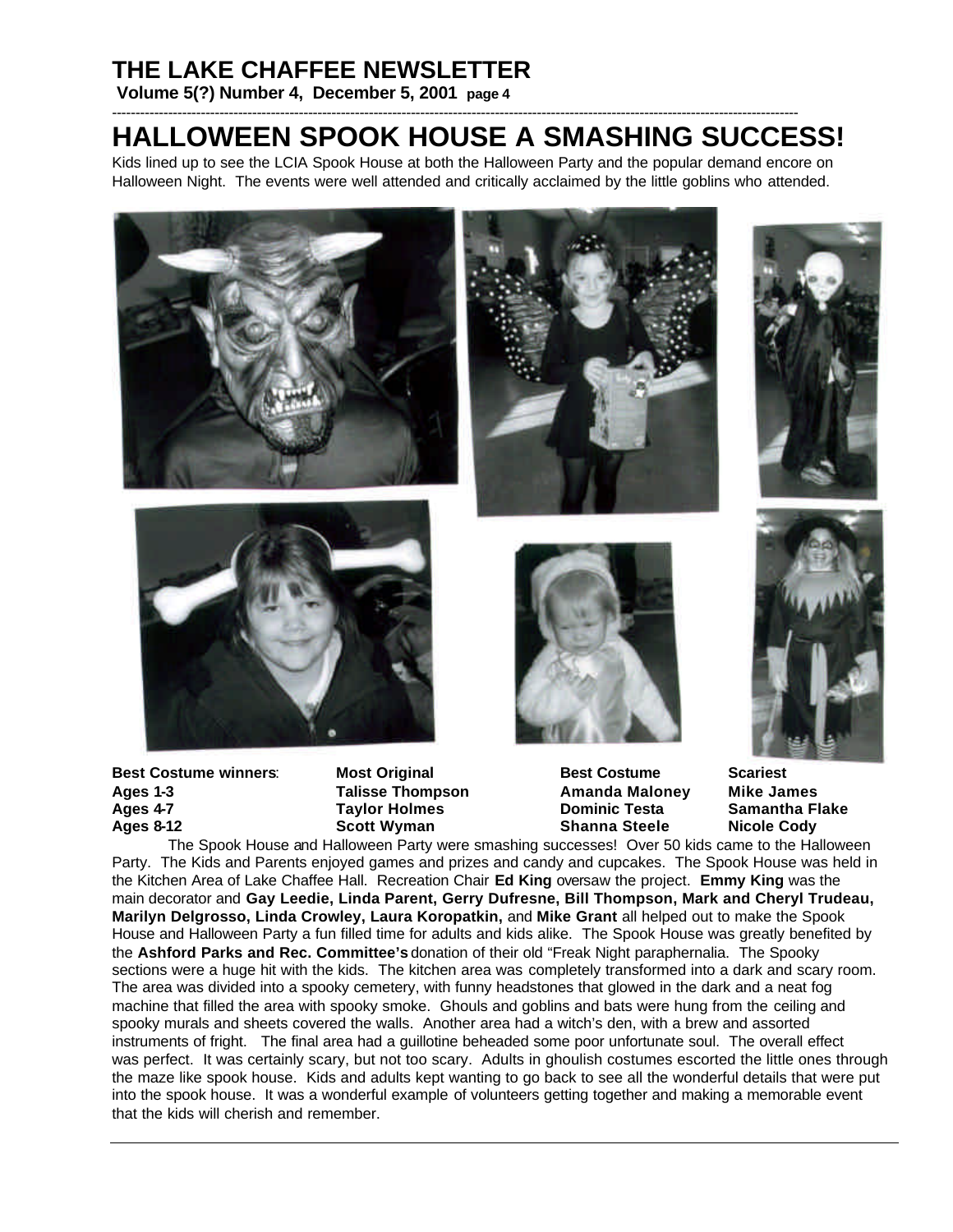**Volume 5(?) Number 4, December 5, 2001 page 5**

#### **ADVERTISING RATES**

We are still soliciting local businesses and professionals for placing ads in our newsletter. Each newsletter has brought us new advertisers thanks to the efforts of our Business Editor, **Sandy Moquin**. We hope for more advertisers in future newsletters. Money collected from advertisers will go to cover costs associated with the newsletter, and remaining funds

will go to the LCIA Fund for community programs and maintenance. Please call us if you know of anyone who would like to advertise in our newsletter. Ad rates are as follows:

-------------------------------------------------------------------------------------------------------------------------------------------------------

\$5.00 per issue/ \$35 year Business card ads

\$15.00 per issue/ \$100 year ¼ page sized ad

\$25.00 per issue/ \$200 year ½ page sized ad

\$50.00 per issue/\$350 year Full-page sized ad

To find out more or place an ad call the Editor at 429-6285 or **Business Editor Sandy Moquin at 487-3619.**

### **Suggested Names for the Newsletter!**

*The Lake Chaffee Newsletter* wants a new name, and we have solicited submissions for Name Ideas. Previous names in the past for the newsletter are as follows:

*The Lake Chaffee Newsletter The Lake Chaffee Gazette Lake Chaffee News*

Here are some of the Suggested Names we have received thus far:

*The Lake Chaffee Fish Wrap, The Fish Wrap Chaffee Chews, Lake News, News for You, Chaffee Tribune, Chaffee Gazette, Lake Chaffee* 

### **WEBSITE TO BE A Tool for Communication**

Help us make the Lake Chaffee website an effective tool for communication among LCIA members. \*If you have a computer, go to

http://www.lakechaffee.org click on **DIRECTORY**and see if (a) you are listed and (b) if the listing is complete.

\*If you have an e-mail address, please send it to **Bob Layton** (rlayton@rlayton.net) for inclusion \*If you have unlisted or unpublished telephone number, just call Bob Layton (429-2417) and request that it be removed from the Directory of LCIA members.

The LCIA board approved the Lake Chaffee web site to generate income for our association. The income will be generated by advertisers such as realtors and septic service companies…but only when we can show that our website draws visitors. The membership directory, serving our community's need to contact one another, is a good reason for each of us to visit the website rather than using



Source of web-integrated marketing communications

web site design & maintenance web-based new-product development & interface

*Times, Chaffee Journal, Its Your Lake News, Chaffee Community News* . These are all wonderful suggestions. Please drop by any further suggestions to the Editor's box at 10 Perch Drive or leave a voice message with your suggested names or to cast a vote on one of the above names. If we have a universal consensus we will name the paper after the selection that receives the most votes. You can also cast your vote online at

www.lakechaffee.org. Remember we want a catchy, fun and interesting name that everyone will want to read.

telephone directories.

### **President's Corner**

I am so pleased by the increased pride in living on Lake Chaffee! One third of you responded to our call for increased contributions to our LCIA Dues. Our Halloween Party had a large turn out of costumed children and baked good donations. The haunted kitchen was such a success that several families stationed themselves at Chaffee Hall for Halloween Night to let more kids enjoy the haunted house atmosphere. Our beach clean up was made easier by the number of people that volunteered. Our Bazaar had an increase of local patrons. I think we are moving in the right direction in community involvement. And I hope we can provide an atmosphere that will make more people want to get involved.

Our Board of Directors has been working on ways to save money for the Lake. We are reviewing every expense and trying to find less expensive ways to get service, from septic pumping to phone service. I am planning to tackle some of the bigger problems this winter, ordinance enforcement to governing options. We will be sending out a new survey to access your needs and wants. And from the results we will be determining the directions the board will

| Robert W. Layton            |  | Voice: (860) 429-2418  |
|-----------------------------|--|------------------------|
| E-mail: rlayton@rlayton.net |  | Mobile: (860) 208-0804 |
| http://www.rlayton.net      |  | FAX: (860) 429-2417    |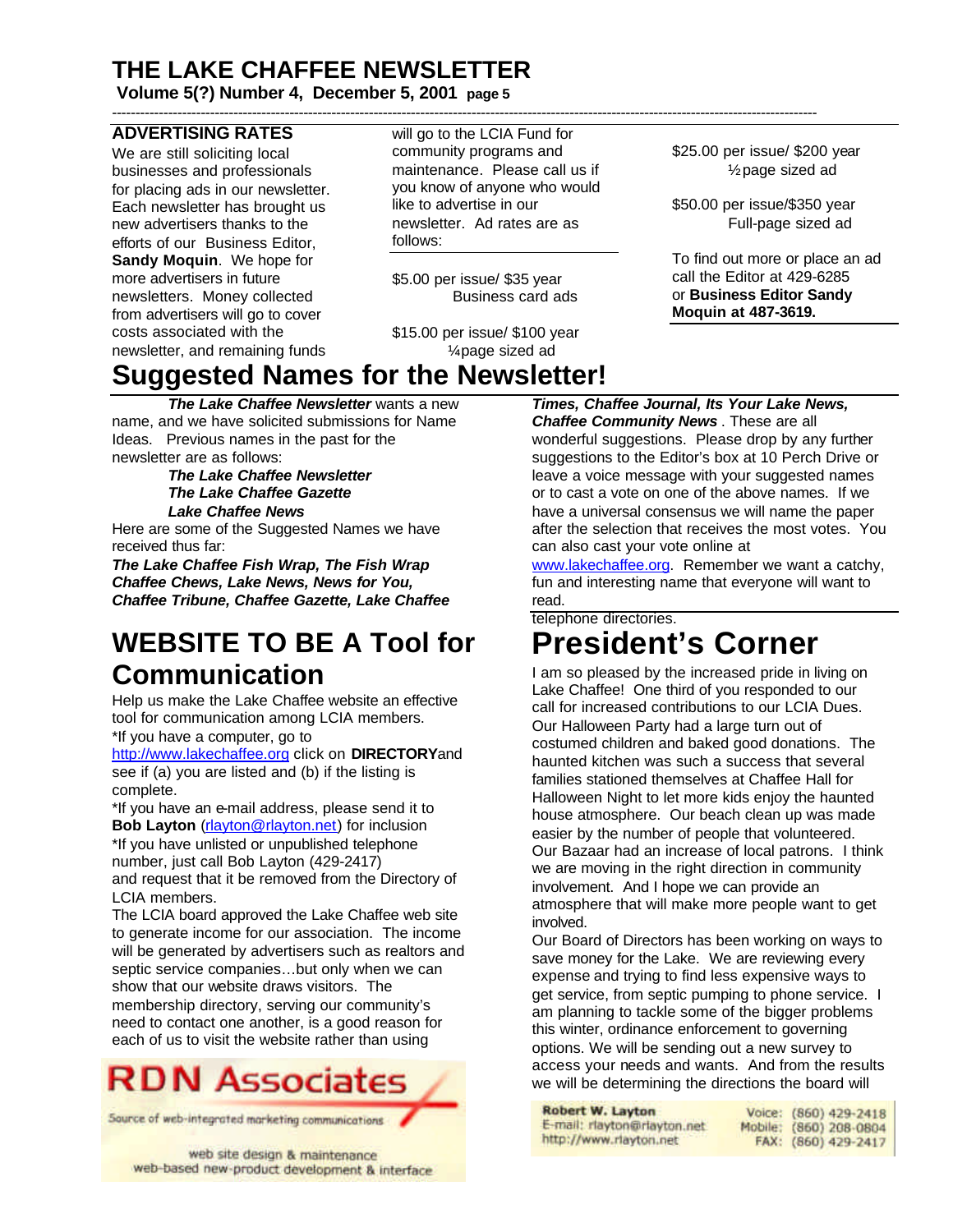**Volume 5(?) Number 4, December 5, 2001 page 6 -------------------------------------------------------------------------------------------------------------------------------------------------------**

#### **LCIA HONOR ROLL: PAYING MORE THAN THEIR DUES**

The LCIA would like to formally thank all those who contributed more than the mandatory dues during our annual collection of LCIA dues. Thanks to the generosity of those listed below, we have exceeded our goal of raising \$3000.00 in cash donations. However there is still a lot of work to be done, and the LCIA has many future fiscally important decisions to make. We also need to address a number of neglected areas such as docks and common areas and roads. If you have not yet made a donation please reconsider. Thanks to all those who did donate! DONOR LIST Jon Pirzl Michael Tulman Mr. & Mrs. Dennis Flaherty Linda Parent Betty Dunn Pauline Backhaus DML Enterprises LLC Stanley & Ann Brown Mr. & Mrs. WB Thompson Mr. & Mrs. WB Thompson Mr. & Mrs. Dana Fogg Mr. & Mrs. Jerry Dufresne Marilyn DelGrosso Michael Malony Deana Soja



Kari Olson Albert Fyler Nellie Mora John Mayer Mr. & Mrs. Thomas Lacey Beverly Holloway (Beebe) Delores Testa Laura Koropatolisn Carol Natitus Mr. & Mrs. J.E. Bergstrom Theresa Platt Mr. & Mrs. James Ussery Joan Quarto Lorraine Jones Barbara Kittredge Mr&Mrs James Kidney Todd Giglio for Nadine Lescarbean Mike &Gay Leedie Mr&Mrs Clinton Bickford Scott Garrigus Mr&Mrs Ronald LaMonica Mr&Mrs Charles King Mr&Mrs Raymond Foster Jeffery Conture Mr. & Mrs. Gary Lathrop Mr. & Mrs Frank Bartolomeo Mr. & Mrs. Harry Bagley Mr. & Mrs. Weigand John Dupuis Mr&Mrs Robert Kersten

Mr&Mrs Clinton Platt Marilyn Rechard Eleen Simpson John King Veron Gearheart John Reagan Nancy Depold Arthur Miller Henry Haeussler Claudette Poirier Annette Nerine Mr&Mrs Christopher Holmes Ralph Sherman Mr&Mrs Tony Horn John Bialaski Mr&Mrs Michael Sullivan Sue Cowen Mary Mckeever Mr&Mrs Anton Radell Jacqueline Kennedy John Parslow Anonymous Donor for work on Mother's Beach Mr&Mrs Michael Cote for paving Westford Drive Lucien Lebonte Rose Fogg Peter Gidman

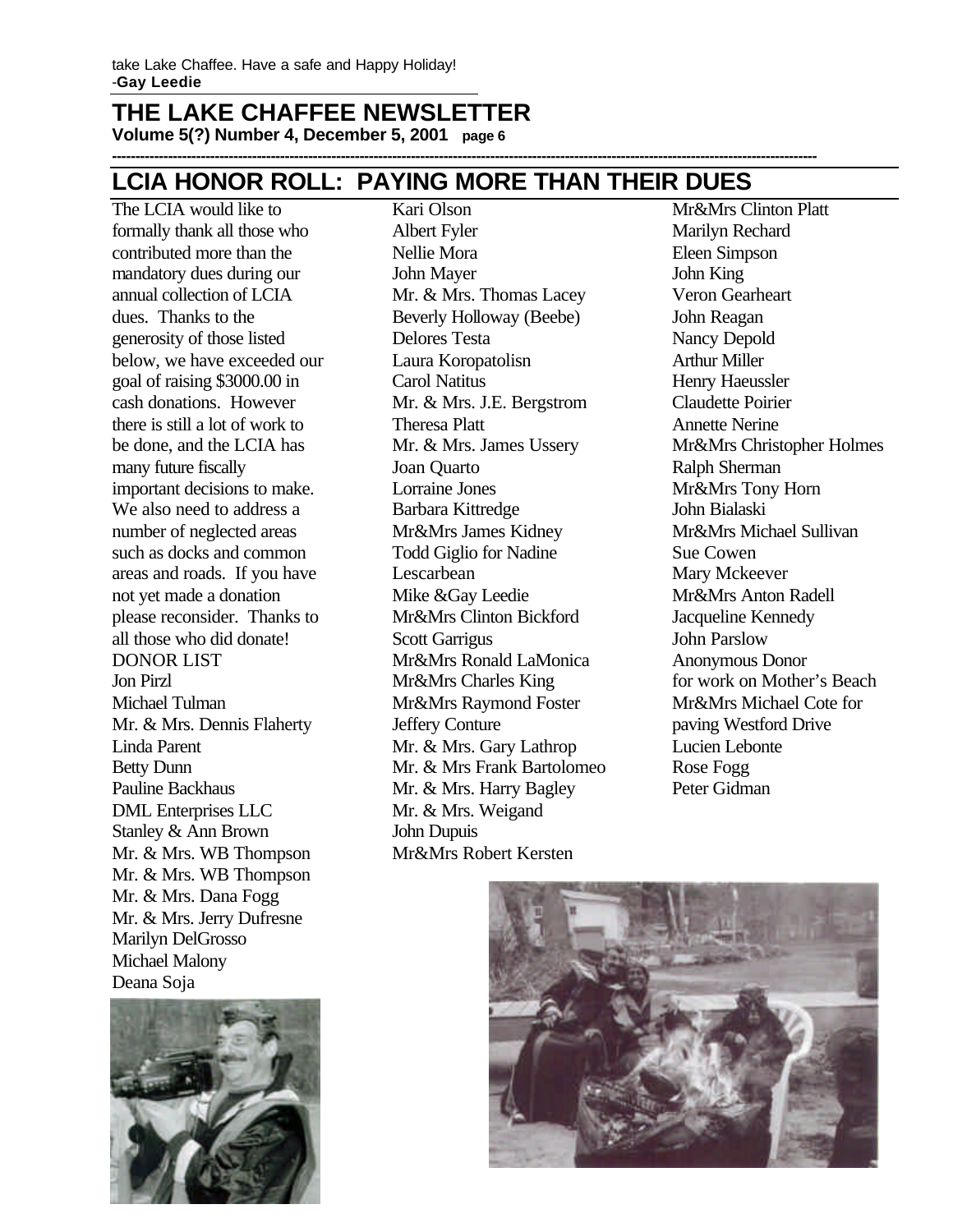# CHESTNUT OAK ASSOCIATES



**LAKEFRONT HOME WITH WONDERFUL VIEWS SOLD IN** ONLY 19 DAYS!! I CAN DO THE **SAME FOR YOU!! GIVE ME A CALL!!** 

**THIS** 

### SOLD IN 19 DAYS !!

11 SHORE FRONT DRIVE

#### ASHFORD, CT

PAULINE SCHULTE/REALTOR ASSOCIATE

**CHESTNUT OAK ASSOCIATES** 

**76 MOUNTAIN ROAD SUFFIELD, CT 06078** 

PHONE: 860-668-0234  $1 - 800 - 848 - 6630$ RESIDENCE: 860-668-5234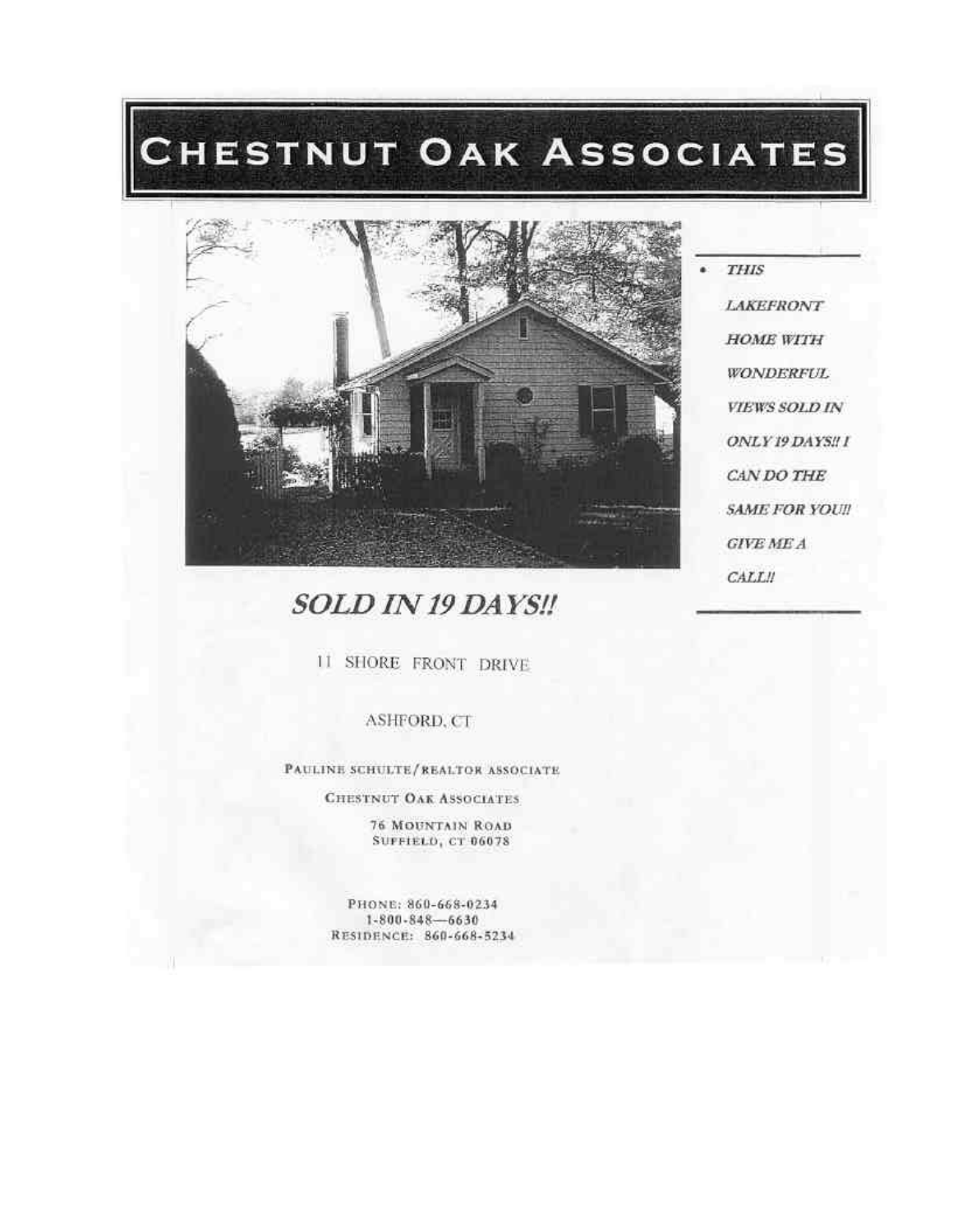#### **Volume 5(?) Number 4, December 5, 2001 page 8**

### **School Bus Safety**

Every year many children are hurt or killed by cars or school buses. Some of these unfortunate accidents can be prevented by following these simple "Safety Guidelines".

- $1^{\text{st}}$ : **st: WATCH YOUR CHILD AT THE STOP.**  Even though your neighbor is telling the latest news/gossip/etc. The driver does have "blind spots" and cannot see your child or his/her younger brother or sister near a wheel when approaching or leaving the stop.
- 2<sup>nd</sup> **nd DO NOT HAVE YOUR CHILD "RUSH" THE BUS.** The driver is trained to stop ten feet before the stop. The Child can easily slide under a wheel of the bus, especially in slippery weather.
- 3rd **rd IF YOUR CHILD HAS TO CROSS THE STREET, MAKE SURE THE DRIVER NODS FOR HIM/HER TO CROSS**. Many vehicles go through the bus sign lights regardless of the ramifications of injury and \$450.00 fine. It is better yet to have your

child watch for stopped traffic and check with the driver prior to crossing the street.

- **4 th PLEASE KEEP YOUR CHILD OFF OF SNOW BANKS NEAR THE ROAD.** Children can slide off of snow banks into oncoming traffic or school bus wheels.
- **5 th DO NOT ALLOW YOUR CHILD TO RUN INTO THE ROAD TO "CATCH THE BUS".**

If your child is late for the bus, do not allow them to run into the road to catch up with the bus. Motorists may not see your child running into the road, especially around curves.

#### **CONCLUSION:**

Remember our children are our future. Let's protect them with these simple guidelines. After all life is already challenging enough for them.

#### By: **Karen Holmes**

Certified School Bus Instructor For Double A Transportation Resident/Owner 7 Maple Drive

#### \*\*\*\*\*\*\*\*\*\*\*\*\*\*\*\*\*\*\*\*\*\*\*\*\*\*\*\*\*\*\*\*\*\*\*\*\*\*\*\*\*\*\*\*\*\*\*\*\*\*\*\*\*\*\*\*\*\*\*\*\*\*\*\*\*\*\*\*\*\*\*\*\*\*\*\*\*\*\*\*\*\*\*\*\*\*\*\*\*\*\*\*\*\*\*\*\*\*\*\*\*\*\*\*\*\*\*\*\*\*\*\*\*\*\*\*\*\*\*\*\*\*\*\*\*\*\*\* **To Contact the LCIA Board**

If you have questions or concerns regarding your community or the LCIA , you should feel comfortable contacting any one of the following people. They may not have an immediate answer for you, but they will endeavor to contact people who can give you an adequate answer to your query.

**President: Gay Leedie**, 58 Ashford Dr, 487-3754 **Vice President: Emmy King**, 127 Lakeview Dr., 429-0711

**Secretary: Linda Parent**, 129 Lakeview Dr., 487-6028 **Treasurer: Jack Pirzl**, 3 Amidon Dr., 487-3736

**Directors: Sharon Bickford**, 12 Westford Dr., 429-7473 **Marilyn Delgrosso**, 121 Lakeview, 487-3740 **Dennis Flaherty**, 131 Lakeview, 429-3418, **Betty Dunn**, 23 Shorefront Dr., 487-3944 **Bill Thompson**, 10 Perch Dr., 429-6285 **Sandra Moquin**, 41 Lakeview, 487-3619

**Director Alternates:**

 **Eugenie Bagley**, 54 Ashford Dr., 487-4203, **Jason Sherman**, 5 Oak Dr., 487-4607 **Gerry Dufresne**, 87 Lakeview, 487-3590



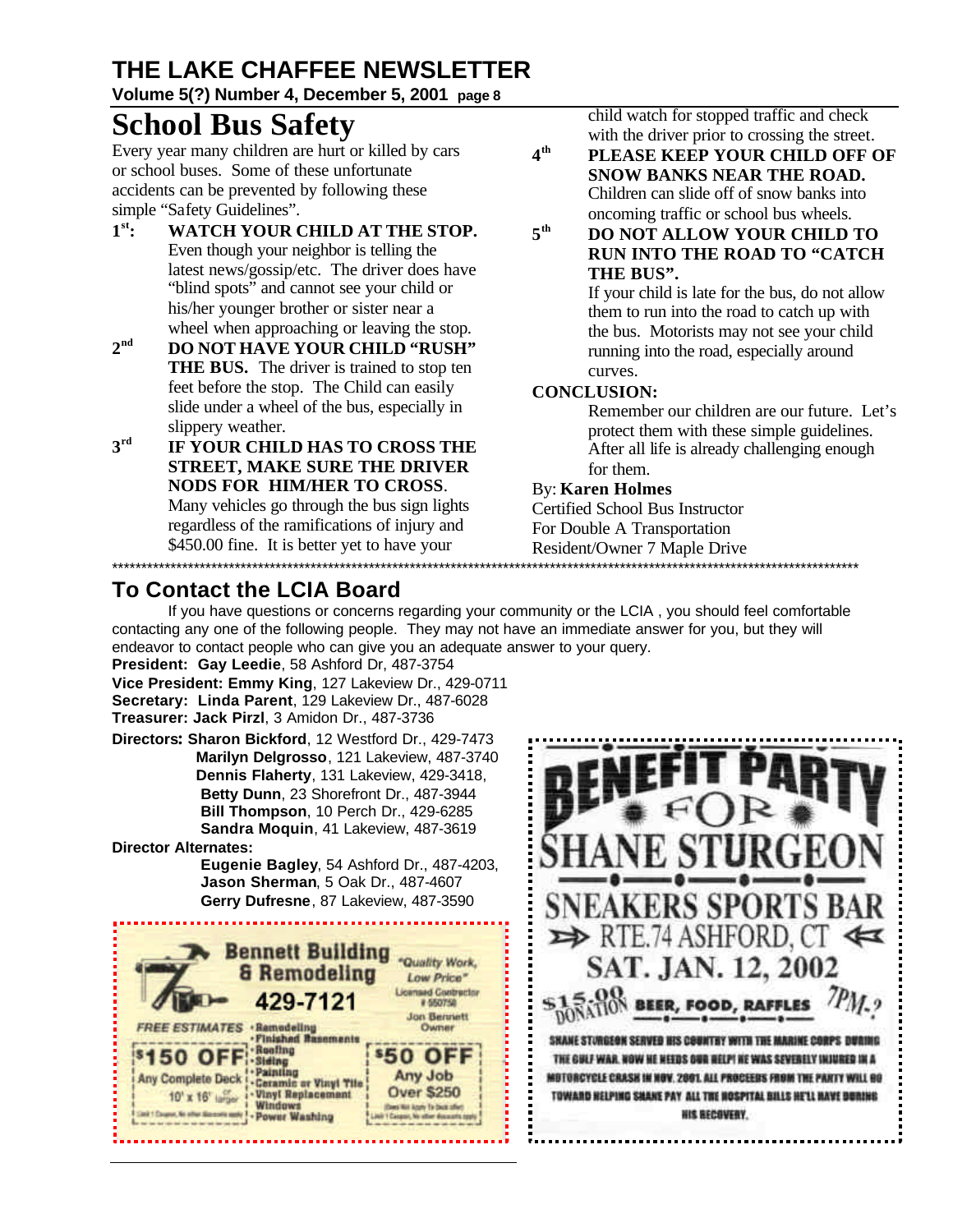**Volume 5(?) Number 4, December 5, 2001 page 9**

### **Lake Chaffee Halls' Floors Now Squeaky Clean**

On Sunday November 10<sup>th</sup> The Hall floor had a sealer and Wax coat applied. Now if you look at your feet you can see your face reflected on the shiny floor! Thanks to all who worked on the floors**. Tony McCarthy, Mark Trudeau with help from Ed King** and **Gerry Dufresne.**  Thanks for all your efforts!

#### **Letter to the Editor**

**Laura Koropatkin** and **Marie Lashua** Wrote These Ideas To Bring Money in to the LCIA Or Just Fun Ways to Get Everyone Involved:

- 1) Card Night/Las Vegas Night with **Chips**
- 2) Dance for Adults
- 3) Dance for Kids with Adults **Supervising**
- 4) Kids Movies on the Beach or in the Hall
- 5) Walk A Thon/bike a thon
- 6) Boat Races
- 7) Selling Candy
- 8) T-Shirt, Sweat Shirts, Hats Sales With Lake Chaffee Logo
- 9) Supervised Camp Nights on the Island
- 10) Darts Night
- 11) Door to Door Collections

Thanks for your ideas, they sound great! The real challenge is to make them happen. We appreciate all ideas and suggestions and volunteering for programming to help raise revenue for the LCIA!

The Editor

#### **Welcome Wagon Welcomes New Lake Residents**

**Lori Thompson**, **Ingrid Hanka** and **Sharon Bickford** have been attempting to meet with new residents, and dropping off welcome wagon packets of bread, plants, LCIA bylaws and Town Information to new neighbors. If you are interested in working with us in welcoming new community members please call Lori at **429-6285**.

**Welcome New LCIA Residents Jeffrey & Carissa Lebrun** 52 Westford Drive

#### **Jane Cole named new Subscription Editor**

**Jane Cole** has been a frequent newsletter meeting attendee and contributor. She recently volunteered to oversee Subscriptions, and most specifically, persons who live outside of Lake Chaffee part of the year, or who have a second home somewhere, and would like to have the newsletter mailed to them. If you know of someone or if you would like the newsletter mailed to you please let us know. Jane can be reached through the Editor's box at 10 Perch Drive.

#### **CHRISTMAS ACTIVITIES**

All are invited to attend the following Christmas activities at the **Eastford Baptist Church**.

-**The first Christmas Carol Sing** 12/9/01 @ 7:00pm -**Sunday School's Christmas Program**

 12/16/01Breakfast @ 9:45am, Program @ 10:30am **Living Christmas Nativity** December 23 showing at 5:30,6:15,&7pm in the center of town in Eastford **Christmas Eve Service**at the Church 12/24 @ 9pm.

#### *---------------------------------------------------------------------- Lake Chaffee Newsletter*

Managing Editors: Gay Leedie, Bill Thompson Business Editor: Sandra Moquin Subscription Editor: Jane Cole

Contributors: Eugenie Bagley, Marilyn Delgrosso, Dennis Flaherty, Ingrid, Erik, Scotty & Noah Hanka, Lori Thompson, Emmy King, Irene Gates, Jane Cole, Betty Dunn, Sharon Bickford.

Photography: Bill Thompson

Published 10-12 times a year by the Lake Chaffee Improvement Association, Inc. P.O.Box 308, Stafford Springs CT 06076.

Opinions expressed in this newsletter are not necessarily those of the association itself. Newsworthy articles or photographs are welcome and may be sent to the above address or delivered to 10 Perch Drive.

> PHONE: 487-3600 YOUR **FAVORITE** Viki ш 1100001 **WOYTIK'S CORNER PACKAGE STORE** 348 FERENCE ROAD ROUTE 89 . OPPOSITE LAKE CHAFFEE ASHFORD, CT 06278 . . . . . . . . . . . . . . . . . **BUBBA T'S GENERAL STORE, LLC** Winter Hours; Mon. Thurs. 6am - 7pm Saturday 8am - 8pm Sunday 8am - 6pm David & Terry LaRee, Jr. 429-5309